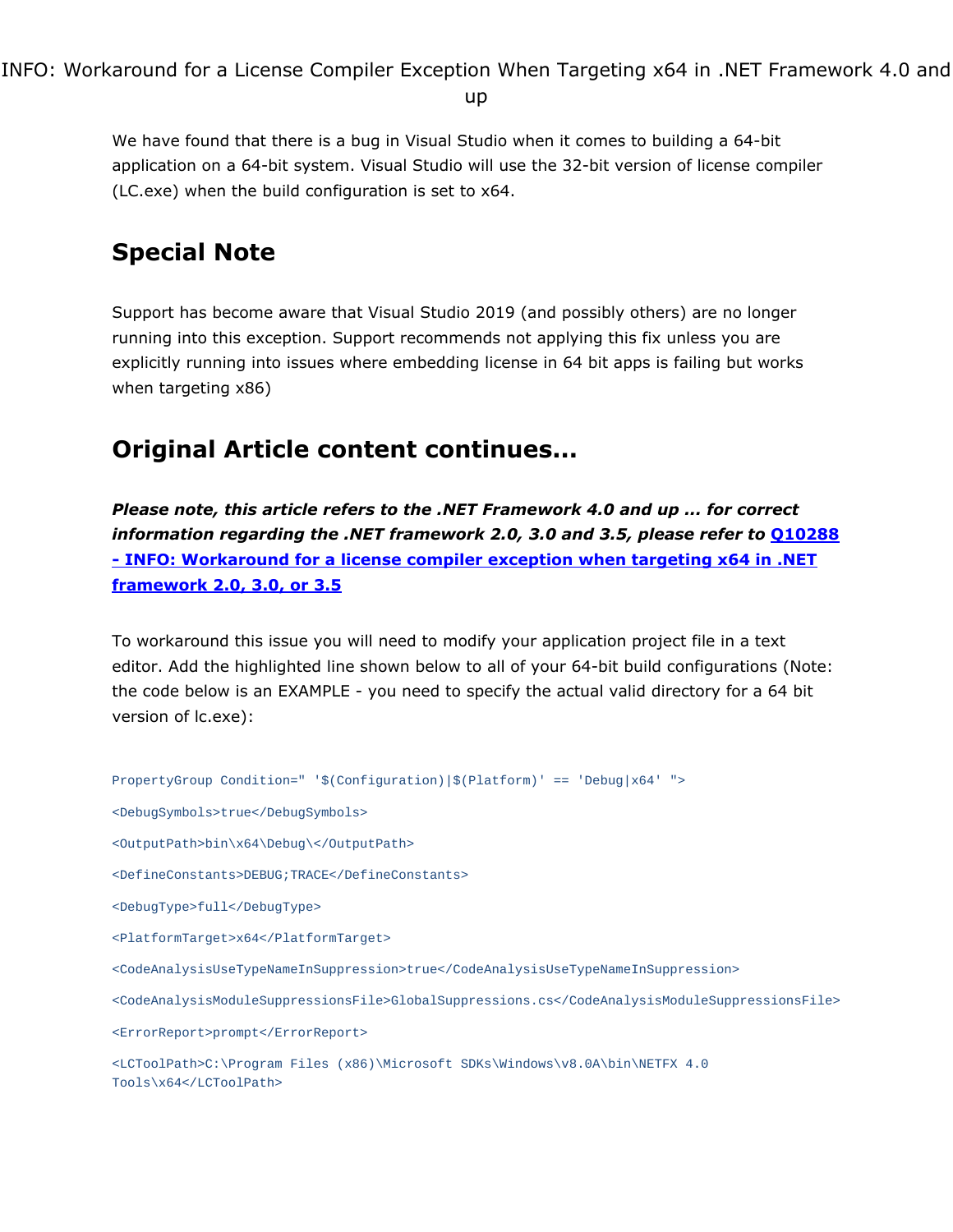INFO: Workaround for a License Compiler Exception When Targeting x64 in .NET Framework 4.0 and up

```
</PropertyGroup>
<PropertyGroup Condition=" '$(Configuration)|$(Platform)' == 'Release|x64' ">
<OutputPath>bin\x64\Release\</OutputPath>
<DefineConstants>TRACE</DefineConstants>
<Optimize>true</Optimize>
<DebugType>pdbonly</DebugType>
<PlatformTarget>x64</PlatformTarget>
<CodeAnalysisUseTypeNameInSuppression>true</CodeAnalysisUseTypeNameInSuppression>
<CodeAnalysisModuleSuppressionsFile>GlobalSuppressions.cs</CodeAnalysisModuleSuppressionsFile>
<ErrorReport>prompt</ErrorReport>
<LCToolPath>C:\Program Files (x86)\Microsoft SDKs\Windows\v8.0A\bin\NETFX 4.0
Tools\x64</LCToolPath>
</PropertyGroup>
```
This will tell Visual Studio where to get the license compiler during a build.

### **Directories**

NOTE that the example above uses the LCToolPath of C:\Program Files (x86)\Microsoft SDKs\Windows\v8.0A\bin\NETFX 4.0 Tools\x64

Depending on target framework and version the path may differ .. but the gist here is that you need to find the path to a 64 bit version of lc.exe

To find what you have available, you can do the following:

Open a windows Command Prompt or PowerShell

cd C:\Program Files (x86)\Microsoft SDKs\Windows\

dir /s /b lc.exe

note that it may well return multipel versions - not all are usable here.. what you need is to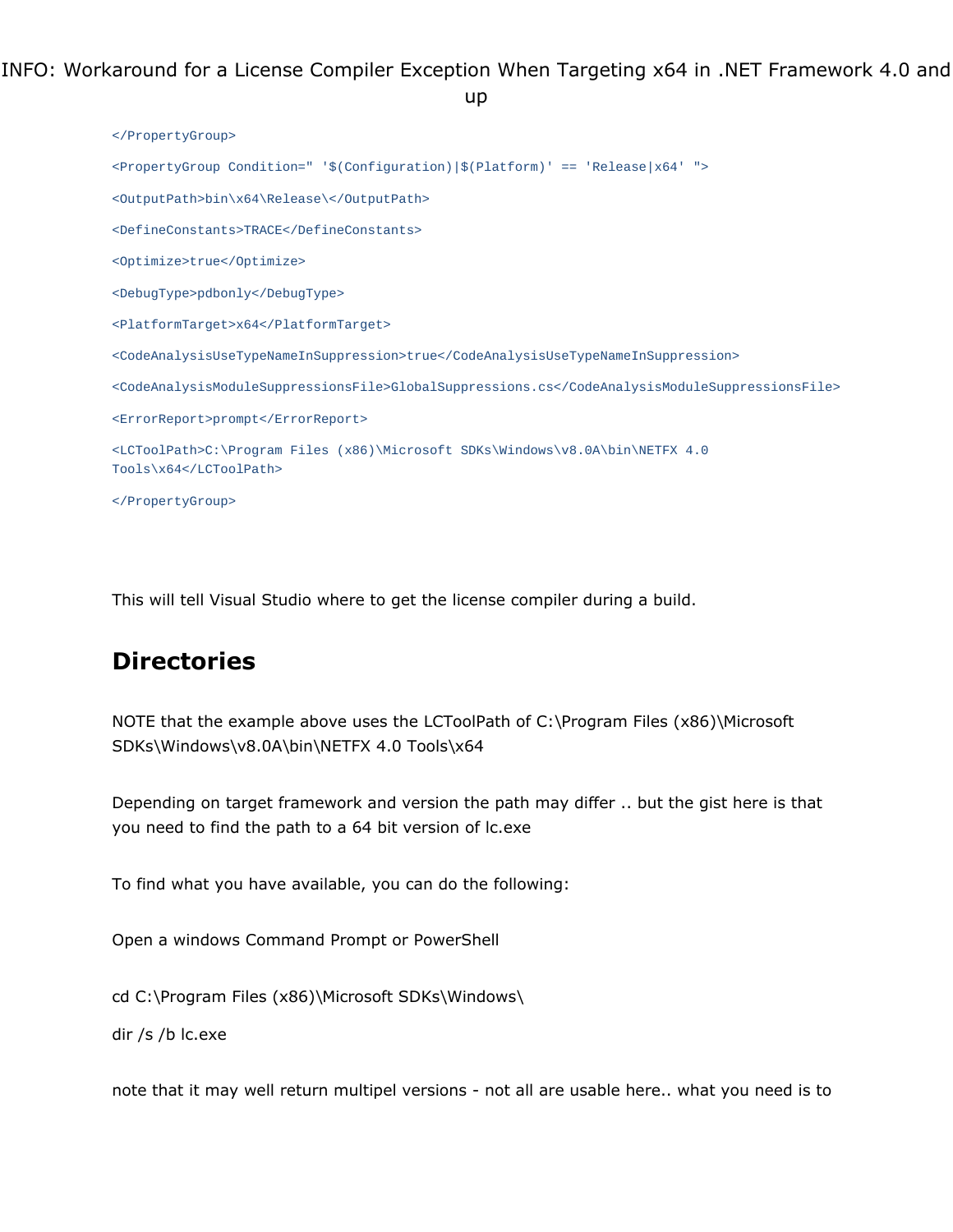# INFO: Workaround for a License Compiler Exception When Targeting x64 in .NET Framework 4.0 and

up

find one in an x64 subdirectory which is at or below the target framework you need (so if you're targeting .NET 4.6.1 you could use the one for .NET 4.0, .NET 4.5.1, .NET 4.5.2, .NET 4.6, or .NET 4.6.1 but may run into trouble if you target .NET 4.6.2 or higher...

here is the output from my command

Microsoft Windows [Version 10.0.19043.1348]

(c) Microsoft Corporation. All rights reserved.

C:\windows\System32>cd C:\Program Files (x86)\Microsoft SDKs\Windows\

C:\Program Files (x86)\Microsoft SDKs\Windows>dir /s /b lc.exe

C:\Program Files (x86)\Microsoft SDKs\Windows\v10.0A\bin\NETFX 4.6 Tools\lc.exe

C:\Program Files (x86)\Microsoft SDKs\Windows\v10.0A\bin\NETFX 4.6 Tools\x64\lc.exe

C:\Program Files (x86)\Microsoft SDKs\Windows\v10.0A\bin\NETFX 4.6.1 Tools\lc.exe

C:\Program Files (x86)\Microsoft SDKs\Windows\v10.0A\bin\NETFX 4.6.1 Tools\x64\lc.exe

C:\Program Files (x86)\Microsoft SDKs\Windows\v10.0A\bin\NETFX 4.6.2 Tools\lc.exe

C:\Program Files (x86)\Microsoft SDKs\Windows\v10.0A\bin\NETFX 4.6.2 Tools\x64\lc.exe

C:\Program Files (x86)\Microsoft SDKs\Windows\v10.0A\bin\NETFX 4.8 Tools\lc.exe

C:\Program Files (x86)\Microsoft SDKs\Windows\v10.0A\bin\NETFX 4.8 Tools\x64\lc.exe

C:\Program Files (x86)\Microsoft SDKs\Windows\v7.0A\Bin\lc.exe

C:\Program Files (x86)\Microsoft SDKs\Windows\v7.0A\Bin\x64\lc.exe

C:\Program Files (x86)\Microsoft SDKs\Windows\v8.0A\bin\NETFX 4.0 Tools\lc.exe

C:\Program Files (x86)\Microsoft SDKs\Windows\v8.0A\bin\NETFX 4.0 Tools\x64\lc.exe

C:\Program Files (x86)\Microsoft SDKs\Windows\v8.1A\bin\NETFX 4.5.1 Tools\lc.exe

C:\Program Files (x86)\Microsoft SDKs\Windows\v8.1A\bin\NETFX 4.5.1 Tools\x64\lc.exe

C:\Program Files (x86)\Microsoft SDKs\Windows>

So, as you can see, it found several.. but not all of them are in \x64\ subdirectories. The only paths we would want would be those with x64

Also, remember, the path above does not want the actual lc.exe it wants the containing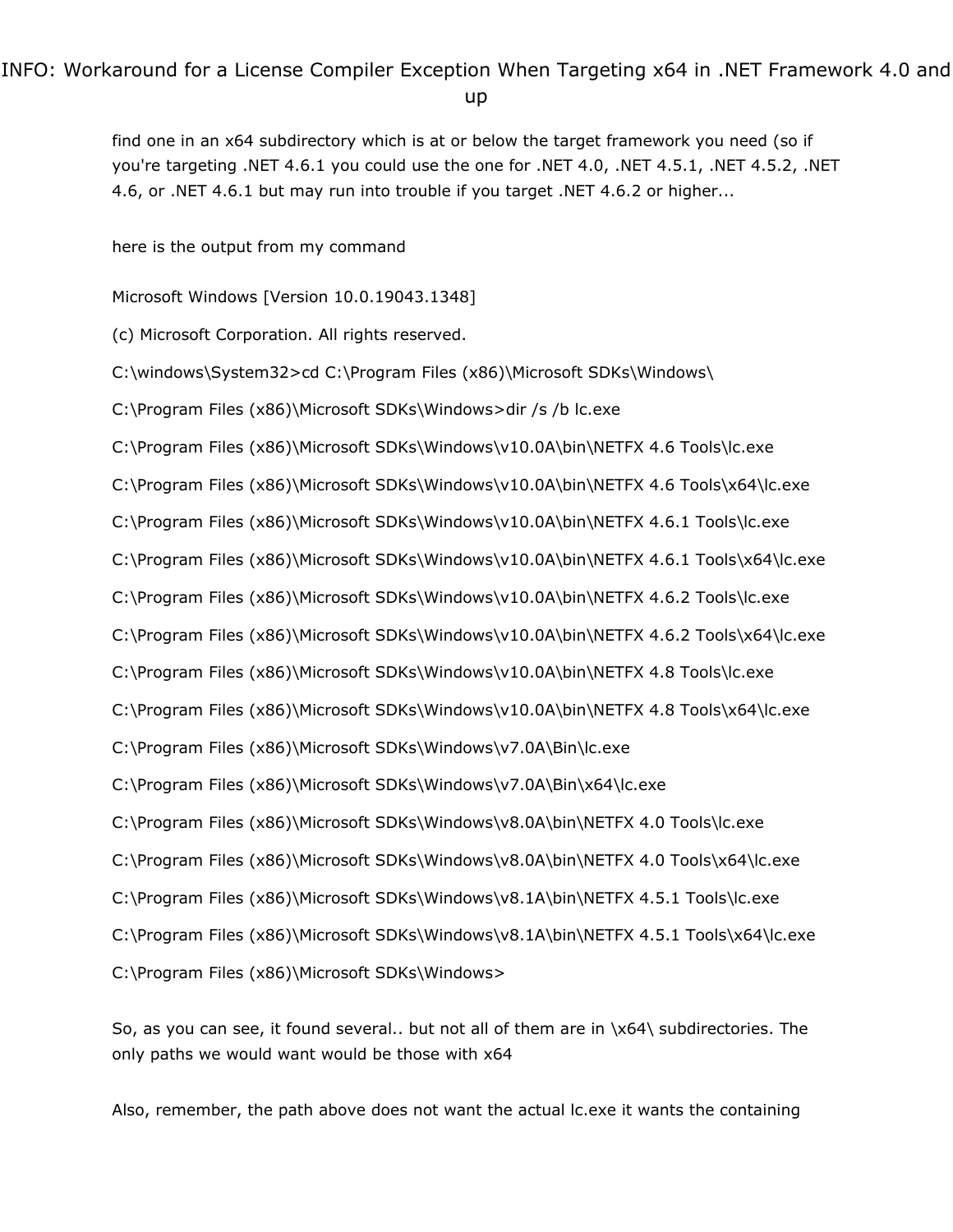INFO: Workaround for a License Compiler Exception When Targeting x64 in .NET Framework 4.0 and up

path.. so we're left with these options:

C:\Program Files (x86)\Microsoft SDKs\Windows\v7.0A\Bin\x64

C:\Program Files (x86)\Microsoft SDKs\Windows\v8.0A\bin\NETFX 4.0 Tools\x64

C:\Program Files (x86)\Microsoft SDKs\Windows\v8.1A\bin\NETFX 4.5.1 Tools\x64

C:\Program Files (x86)\Microsoft SDKs\Windows\v10.0A\bin\NETFX 4.6 Tools\x64

C:\Program Files (x86)\Microsoft SDKs\Windows\v10.0A\bin\NETFX 4.6.1 Tools\x64

C:\Program Files (x86)\Microsoft SDKs\Windows\v10.0A\bin\NETFX 4.6.2 Tools\x64

C:\Program Files (x86)\Microsoft SDKs\Windows\v10.0A\bin\NETFX 4.8 Tools\x64

Now, the 7.0A is a .NET 4.0 tool (I happen to know this) but if you were unsure, just go with one from the NETFX x.y Tools paths (NETFX is Microsoft-speak for .NET Framework and the paths that are thus labeled are easier to find... )

So in my example above, I used

<LcToolPath>C:\Program Files (x86)\Microsoft SDKs\Windows\v8.0A\bin\NETFX 4.0 Tools\x64</LcToolPath>

as this should in theory work for any .NET 4.x situation... if I ran into trouble I would try upping to

C:\Program Files (x86)\Microsoft SDKs\Windows\v8.1A\bin\NETFX 4.5.1 Tools\x64

#### For more information, please see:

[INFO:](https://www.atalasoft.com/KB2/KB/50024/INFO-Bitness-Roundup-Whitepaper-x86-x64-AnyCPU) [Bitness](https://www.atalasoft.com/KB2/KB/50024/INFO-Bitness-Roundup-Whitepaper-x86-x64-AnyCPU) [Roundup](https://www.atalasoft.com/KB2/KB/50024/INFO-Bitness-Roundup-Whitepaper-x86-x64-AnyCPU) [Whitepaper:](https://www.atalasoft.com/KB2/KB/50024/INFO-Bitness-Roundup-Whitepaper-x86-x64-AnyCPU) [x86,](https://www.atalasoft.com/KB2/KB/50024/INFO-Bitness-Roundup-Whitepaper-x86-x64-AnyCPU) [x64,](https://www.atalasoft.com/KB2/KB/50024/INFO-Bitness-Roundup-Whitepaper-x86-x64-AnyCPU) [AnyCPU](https://www.atalasoft.com/KB2/KB/50024/INFO-Bitness-Roundup-Whitepaper-x86-x64-AnyCPU)

Original Article:

Q10341 - INFO: Workaround for a license compiler exception when targeting x64 in .NET framework 4.0 and up

Atalasoft Knowledge Base